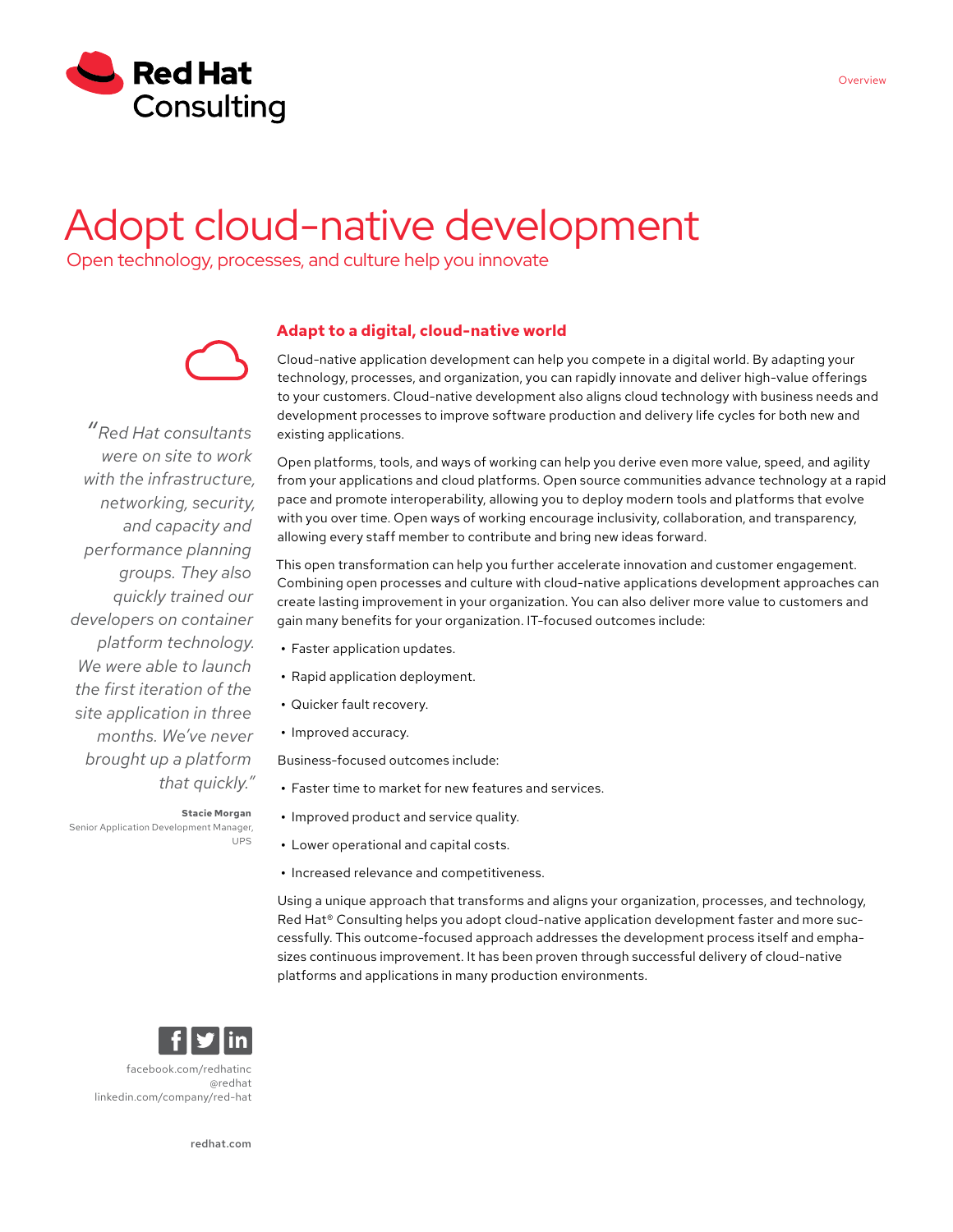

# **Unite people, process, and technology to modernize**

Application development modernization involves three areas of your organization: people, process, and technology. The following sections provide guidance for adapting each area for cloud-native application development.

## **People**

An open, innovative culture builds upon cloud-native technologies and processes to create real business value and change.

- **•** Promote open ways of working. Working in closed environments with limited information results in ineffective action and can impede project and business progress. Advocate for open ways of working to increase the visibility of information and decision-making processes in your organization. Encourage staff to share their knowledge and expertise with others and be open to mentoring and cross-team collaboration.
- **•** Structure your teams for success. Team alignment can greatly impact project and business success. Build small, colocated, cross-functional teams that can more easily adopt new technologies and open design practices that allow them to deploy valuable new services and functions faster. Give teams ownership of and visibility across the complete software delivery life cycle.
- **•** Encourage experimentation and new ways of thinking. Innovation requires research and change. Encourage staff to experiment and apply new ideas to the challenges they see. Treat failures as learning opportunities and adapt accordingly.
- **•** Provide skill development opportunities. By creating a culture where learning and leadership are emphasized, you equip your team to solve problems quickly and innovate efficiently. Ensure your staff has access to the resources, training, and mentoring opportunities they need to adopt open practices, use new technologies, and foster innovation and collaboration.

## **Process**

Processes define how technology and people work together to achieve business goals. Cloud-native approaches require you to adapt your processes for agility, speed, and continuous improvement.

- **•** Shift to an agile DevOps development style. DevOps principles can help you increase the quality and delivery speed of your applications and services. Bring development and operations teams together with a shared purpose and regular feedback. Switch to smaller, faster releases using DevOps practices and container technologies to ease application updates and deployment. Optimize legacy applications using a service-based architecture and continuous integration/continuous deployment (CI/CD) workflows.
- **•** Adopt results-driven action and change. Metrics are critical for determining what works and what needs improvement. Apply metrics throughout your development process and align team structures, behaviors, and goals to those metrics. Connect business-level and IT-level goals to ensure all areas of the organization are moving in the same direction. Key metrics for cloud-native application development include lead time for change, deployment frequency, mean time to recovery, and change failure rate.

*"Transformation goes beyond the infrastructure to the applications and capabilities you need and the way you work."*

#### **Nick Boyle**

Program Director of Enterprise Risk, Technology, Investment Banking, Deutsche Bank

# **Benefits of cloud-native application development**

Red Hat IT applied cloudnative application development approaches to its own operations and experienced

**55%**

lower infrastructure footprint per application and

**40%**

faster time to market for feature enhancements, as well as improved security and increased resilience.<sup>1</sup>

**<sup>1</sup>** *Red Hat, "Cloud-native meets hybrid cloud: A strategy guide," September 2019.* [redhat.com/en/engage/](https://www.redhat.com/en/engage/cloud-native-meets-hybrid-cloud-strategy-guide) [cloud-native-meets-hybrid-cloud-strategy-guide](https://www.redhat.com/en/engage/cloud-native-meets-hybrid-cloud-strategy-guide)*.*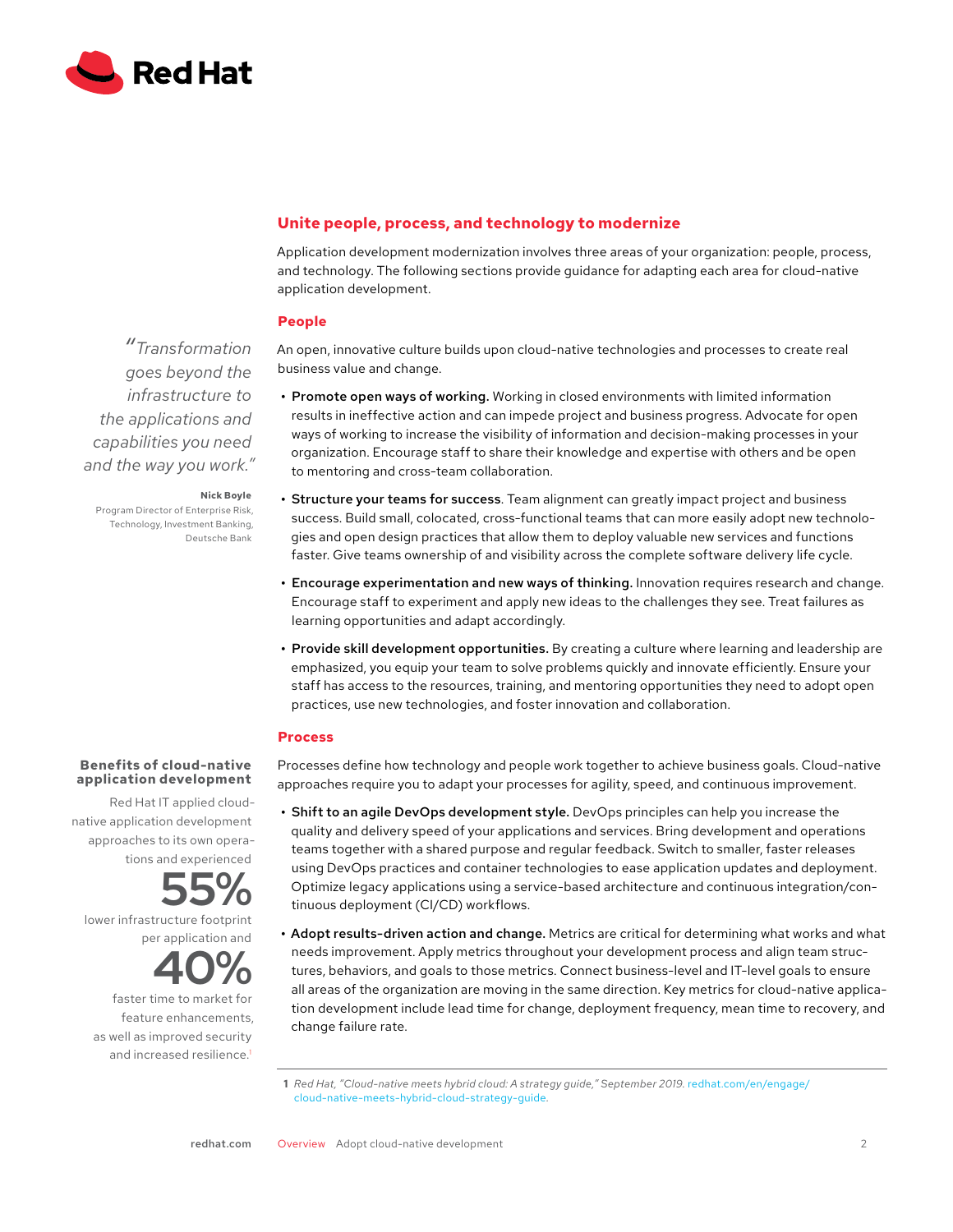

#### **Deutsche Bank streamlines development platform and democratizes IT with Red Hat**

As a leading bank serving private, corporate, and fiduciary clients, [Deutsche Bank](https://www.redhat.com/en/success-stories/deutsche-bank) wanted to improve their user experience, including employees and external providers and developers who use their back-end platform to build and run applications. Using Red Hat solutions, Deutsche Bank built an open source Platform-as-a-Service (PaaS) to simplify DevOps collaboration, optimize capacity, and increase efficiency.

- **•** Cut end-to-end application development time from 6-9 months to 2-3 weeks
- **•** Simplified DevOps collaboration with flexible integration and agile approach
- **•** Optimized use and costs of datacenter and cloud capacity with microservices, containers, and cloudbursting

Read the complete case study at [redhat.com/en/success-stories/](https://www.redhat.com/en/success-stories/deutsche-bank) [deutsche-bank](https://www.redhat.com/en/success-stories/deutsche-bank).

# **Technology**

Your cloud-native technology must be aligned to your organizational goals. Key components include:

- **•** Service-based architecture. A modular, service-based architecture like microservices provides more application development flexibility and speed without increasing complexity.
- **•** Application programming interfaces (APIs). APIs connect services via lightweight, standard links that reduce the complexity and overhead of deployment, scaling, and maintenance. Combining APIs with a [contract-first approach](https://openpracticelibrary.com/practice/contract-first-development/) can increase collaboration, independence, and consistency.
- **•** Containers. Containers provide a common operational model for all processes — regardless of underlying technologies — to reduce the management overhead of multitiered and multicloud environments. Container-based deployments also deliver application portability across infrastructure to support IT agility.

When shared widely, the changes to your organization, processes, and technology made while adopting cloud-native application development can extend outward to support larger transformation initiatives. Successes within your cloud-native initiatives can serve as proof points for the value of this approach, encouraging other teams throughout the organization to embrace the same practices. This innovation and improvement at the organizational level can increase speed, revenue, and cost savings. Finally, executive-level strategy can realign with the improved organizational delivery capabilities, leading to large-scale transformation.



*Figure 1. Cloud-native application development architecture*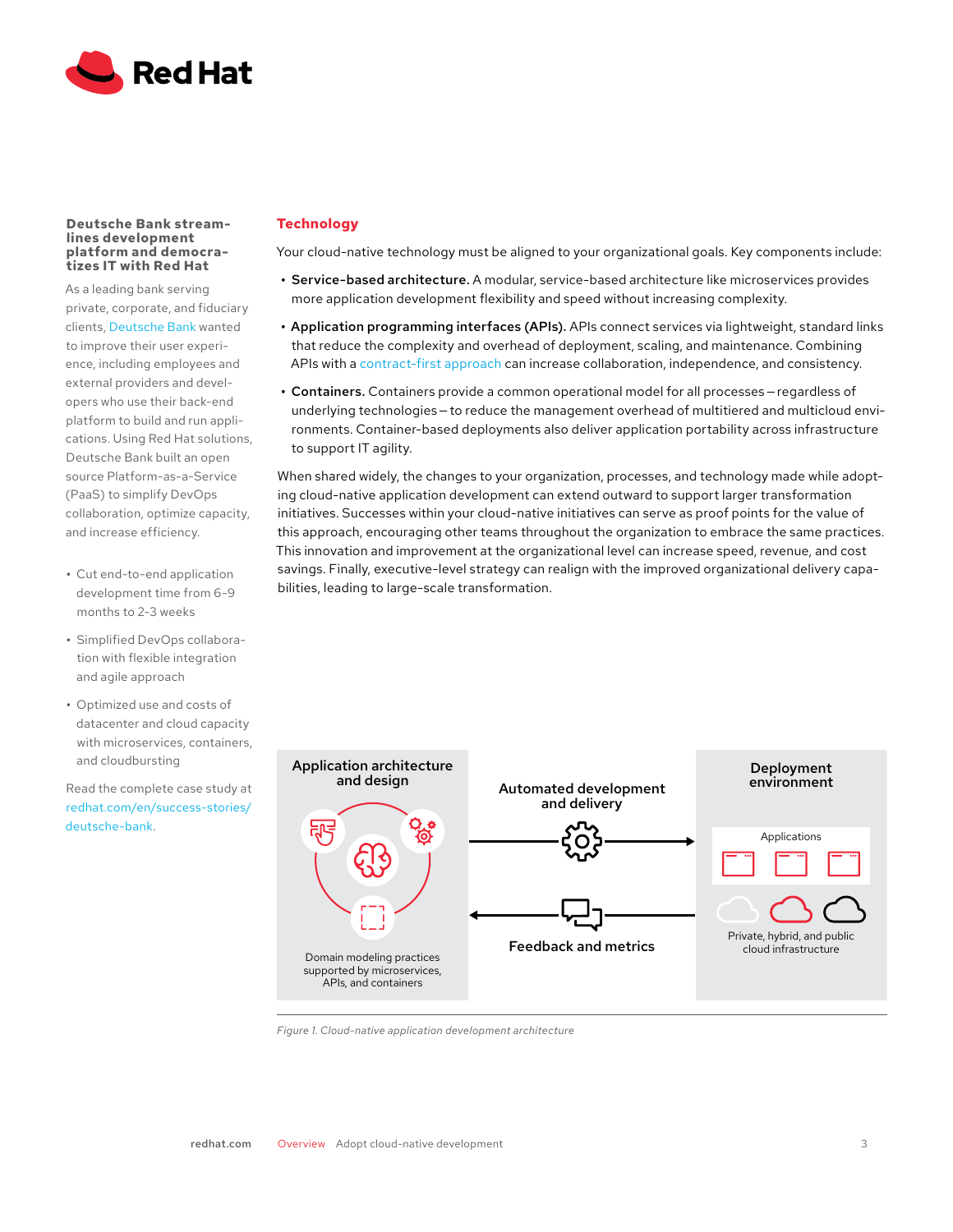

*"The shift from virtual machines to containers, and traditional applications to microservices, is a big one. We needed a partner that could help us build our deployment capabilities and train our global developer base so we could get maximum value from our investment."*

# **Build an environment for cloud-native application development**

Effective cloud-native application development requires a comprehensive process that brings teams together and aligns your software development and delivery strategy with the agility provided by cloud environments. This combination of modern design technologies and techniques serves as the core for fast, reliable business innovation.

# **Application architecture and design**

Application architecture and design are important considerations when building flexible, cloudnative software. A microservices architecture lets you decompose applications into modular, loosely coupled parts to support greater reliability, agility, and speed of development, deployment, and change. APIs connect services and allow dynamic reconfiguration of services into new and improved applications. Container orchestration and service mesh capabilities support the dynamic, elastic nature of microservices-based applications. [Domain modeling practices](https://openpracticelibrary.com/perspective/domain-driven-design/) connect business domain definitions with microservices and security implementations.

# **Automated development and delivery**

**Tom Gilbert**

Managing Director, Global Head of Cloud, Application, and Integration Platforms, Deutsche Bank

An automated pipeline moves applications and infrastructure from concept to production and eliminates the need for manual tasks with limited scalability. Automation and CI/CD practices are at the core of rapid application delivery and allow faster response to business requests. They also help to improve application security and quality. Effective development and delivery workflows support efficient coding, user interface and services integration testing, security scanning, and Infrastructure-as-Code (IaC) approaches.

# **Deployment environment**

Applications must be deployed to deliver value. Open hybrid cloud platforms are designed to provide a consistent application environment across your on-premise and cloud-hosted environments. This architecture provides scalability, consistency, portability, and availability, using a common containerorchestrated architecture.

# **Feedback and metrics**

Feedback and metrics are critical to realize improvement. They complete the flow of information and code back into your architecture and design to influence future fixes and enhancements. Collect metrics about customer experience, runtime behavior, and operational experience to start and add other measures according to your organization's needs.

# **Red Hat helps you adopt open, cloud-native practices successfully**

Innovation is more than just technology. Red Hat provides the expertise – as well as the technology — needed to better align teams, streamline processes, and promote interoperability across platforms and organizations. Red Hat consultants have extensive engineering experience with the open source technologies – including Kubernetes and cloud-native runtimes – that are essential for cloudnative application development. Red Hat also fosters an [open culture](https://www.redhat.com/en/about/our-culture) and [development model](https://www.redhat.com/en/about/development-model) in its own organization.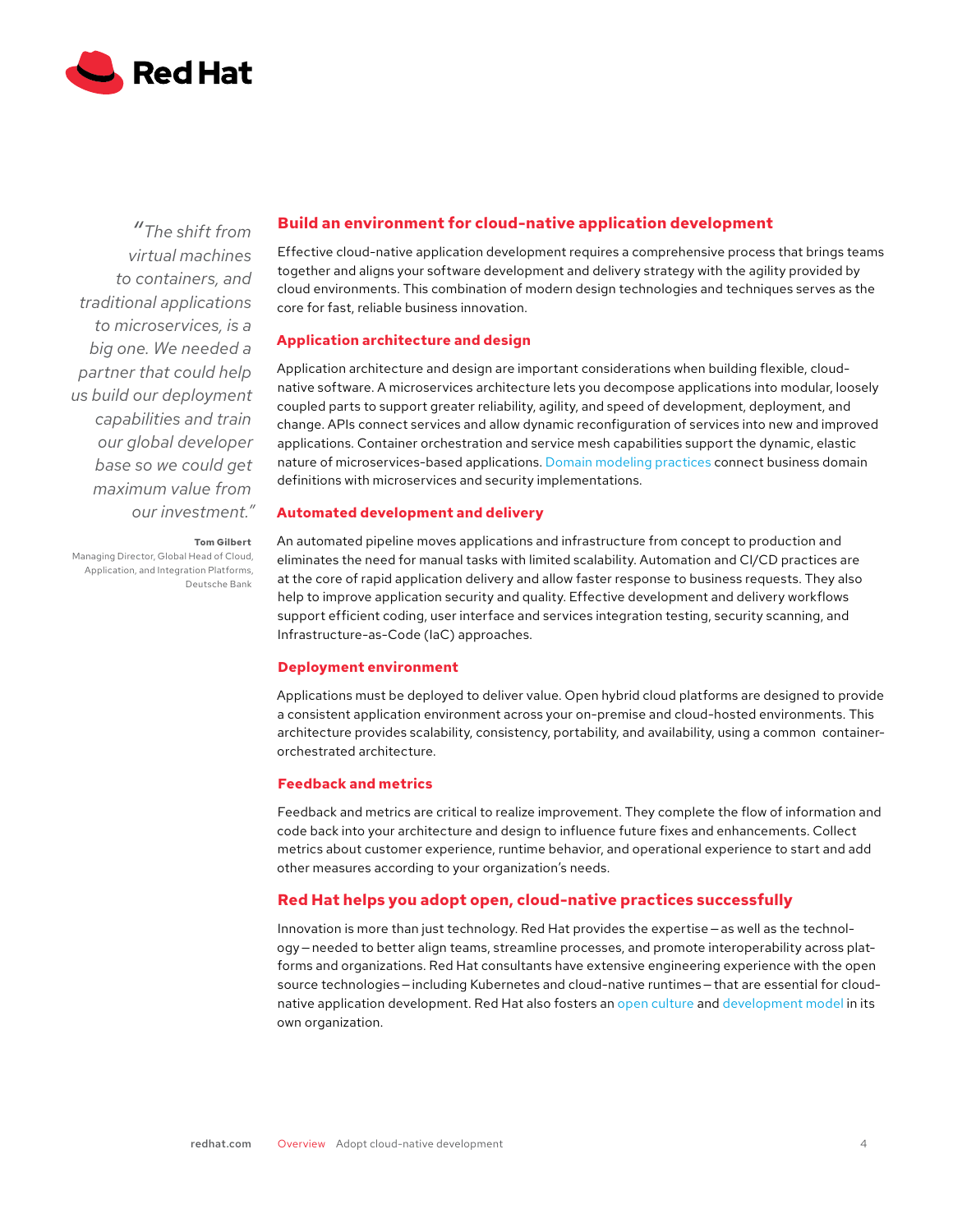

#### **UPS streamlines package tracking and delivery with Red Hat**

# [United Parcel Service](https://www.redhat.com/en/success-stories/ups)

[\(UPS\)](https://www.redhat.com/en/success-stories/ups), a global leader in logistics, created a flexible, agile, container-based cloud computing environment-and adopted a collaborative DevOps approach — with help from Red Hat. UPS developers can now more efficiently create new features for operations logistics and staffing, providing a better tracking and delivery experience for end customers.

- **•** Cut development cycle time from over a year to months or weeks with automated, agile container and cloud technology
- **•** Gained high scalability and availability to support peak holiday demand
- **•** Improved collaboration between internal teams and external partners with DevOps approach and Red Hat services

Read the complete case study at [redhat.com/en/](https://www.redhat.com/en/success-stories/ups) [success-stories/ups.](https://www.redhat.com/en/success-stories/ups)

With this expertise and knowledge to draw upon, [Red Hat Consulting](https://www.redhat.com/en/services/consulting) can help you adopt cloudnative application development practices to become a nimble, responsive market leader. Using an open, people-centric approach, you can deploy platforms, tools, and practices that empower your development and operations teams to deliver more business value.

Red Hat Consulting works with you and your staff to:

- **•** Unite people, processes, and technology to create more business value.
- **•** Bridge disparate teams, operations, and infrastructure to improve efficiency, transparency, and collaboration.
- **•** Build an open culture and communities of practice within your own organization to foster collaboration and innovation.

Red Hat experts use a proven, prescriptive design methodology to understand your organization's needs, goals, and challenges and implement a custom solution — based on Red Hat and certified partner products, targeted training, and extensive experience — that helps you succeed today and prepare for future opportunities. Predefined toolsets, frameworks, and blueprints allow you to get up and running faster and extend your solution throughout your organization.

# **Connect with the expertise, guidance, and technologies you need**

Red Hat provides access to essential resources, information and technologies for adopting cloudnative application development.

# **Practices and processes**

Red Hat contributes to and curates the [Open Practice Library,](https://openpracticelibrary.com/) a community-driven repository of collaborative practices and tools for teams seeking new ideas and solutions. Practices span four main categories:

- **•** Foundation. Create a team culture and environment for collaboration and technical engineering practices.
- **•** Discovery. Define goals and outcomes.
- **•** Options. Identify possibilities and solutions.
- **•** Delivery. Implement and test solutions and processes.

## **Culture**

Red Hat believes that open culture is at the core of innovation and transformation. Red Hat Consulting uses an open source approach to adjust organizational structure and create high-functioning teams and communities of practice that deliver more value. In fact, many of the techniques included in the Open Practice Library were pioneered and proven by Red Hat experts and shared with the community.

## **Education**

Red Hat Consulting provides mentor-based engagements and role-specific, hands-on training to help your teams adopt new technology and approaches faster and more effectively. Topics include using and managing open source technology and developing applications and culture within the scope of your solution. Through these engagements, you can create repeatable processes that